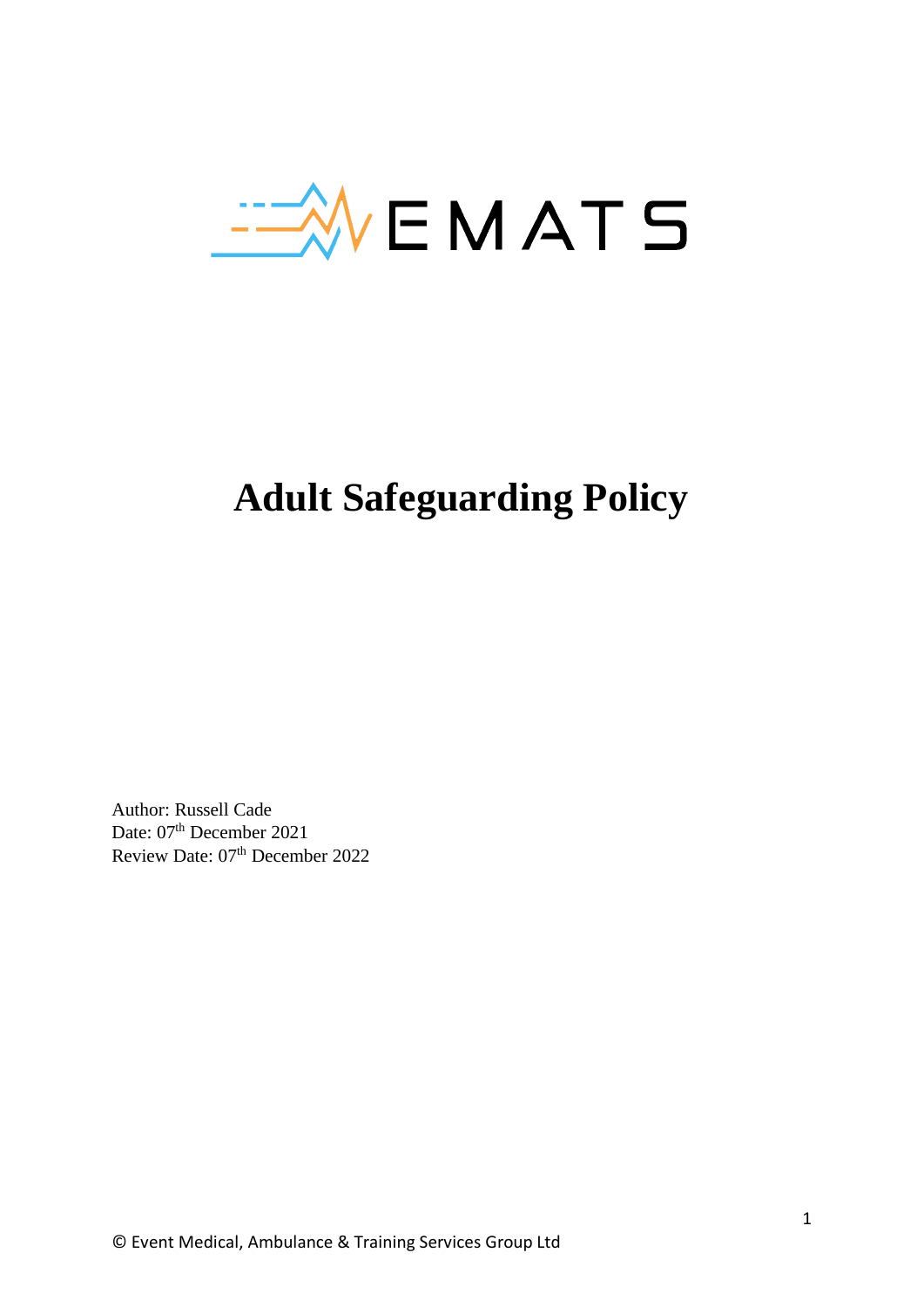# *1 – Introduction*

Given the nature of emergency care, ambulance staff are often the first on scene to provide treatment at any emergency situation. Optimum practice in recognising and protecting adults at risk from significant harm and abuse is most effective by using a multi-agency approach, and ambulance staff can play an immediate role in progressing matters by alerting the relevant authorities. The safeguarding structure is designed to support and embed practice in collaborating with professional colleagues and ensure staff are familiar with national guidance.

This policy offers a mechanism and practice guidance to enable ambulance staff to raise any concerns which are then reported to the appropriate agency, most usually the local authority Social Care department, for consideration of further action. It should be emphasized that the role of ambulance staff is not to investigate concerns but to ensure that they are passed to the relevant agency to action accordingly.

This policy sets out the commitment of EMATS to safeguard adults and outline how we will deliver our responsibilities in adherence to DH guidance (March 2011), Safeguarding Adults (ADASS 2005), and the Care Act 2014, which replaces the "No Secrets" guidance.

It should be recognised that many situations where it is beneficial to bring a patient's circumstances to the attention of the local authority social care department, may not constitute a safeguarding issue in terms of the definitions used in this policy. That should not detract from a concern being made providing consent has been obtained, when an adult is unable to contact the local authority directly themselves as this will enable social services to take a view on what action, if any, needs to be taken.

*2 – Scope*

This policy applies to all staff, contractors, voluntary agencies and volunteers who work for, in conjunction with or on behalf of EMATS, including those staff, observers and visitors who may not come into direct contact with patients.

To ensure that all employees, contractors and volunteers are aware of their responsibilities to uphold the rights of adults at risk, and to take action to prevent them from experiencing neglect, harm or abuse.

#### *3 – Objectives*

To ensure that all EMATS employees, contractors and volunteers can recognise the signs of suspected abuse and treat patients with sensitivity irrespective of their personal circumstances or protected characteristics as defined in the Equality Act 2010.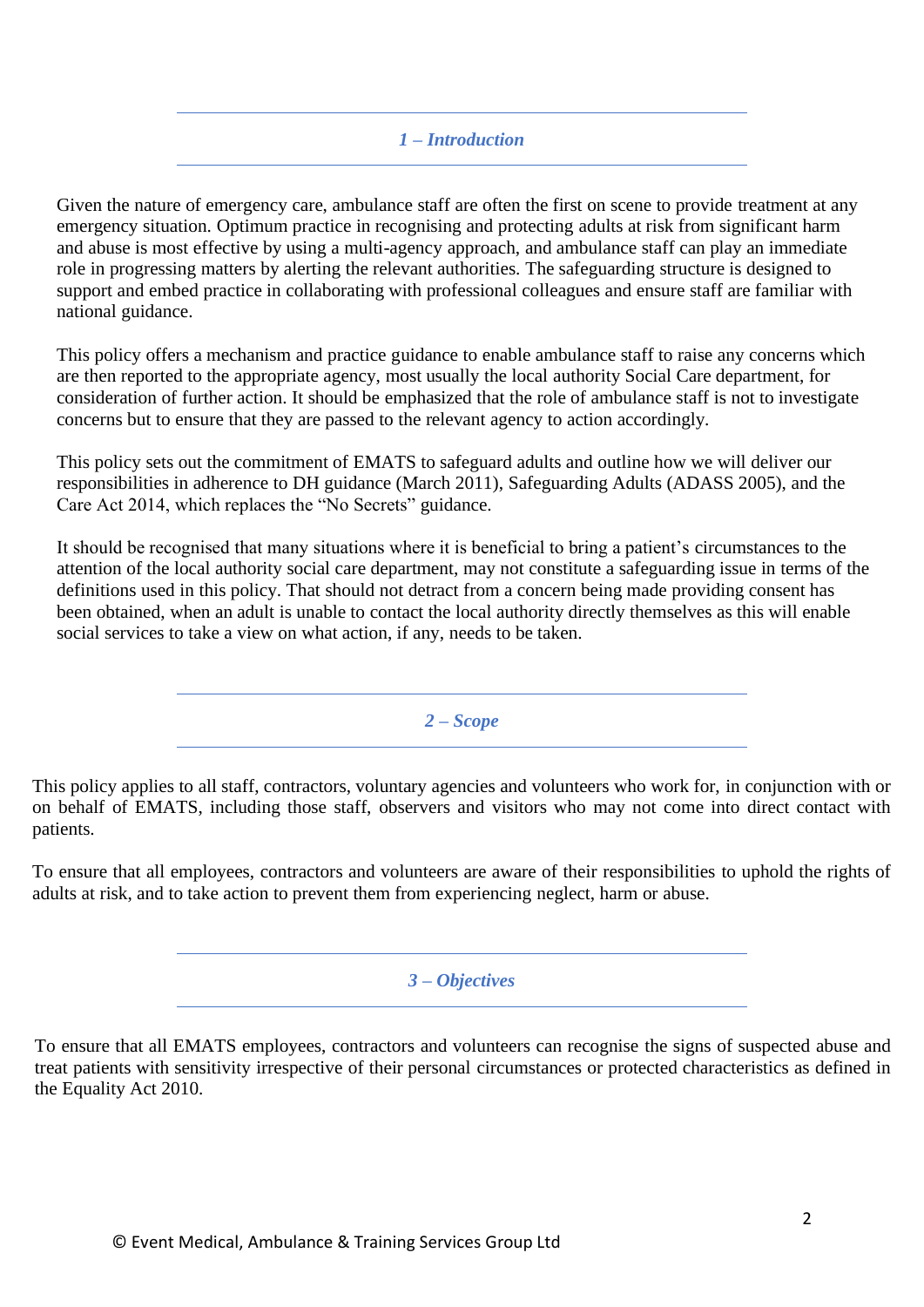#### *4 – Responsibilities*

**Safeguarding Lead:** To scrutinise and ensure safeguarding obligations are met. EMATS Management also ensures that safeguarding remains integral to the EMATS and is not compromised by operational or financial pressures.

**Managing Director:** To provide executive leadership for safeguarding across the organisation, ensuring safeguarding is a priority and a regular agenda item at a senior level and are accountable for the governance of safeguarding to the regulators and partners. Make referrals to the Independent Safeguarding Authority or its successors.

**Medical Director Act** as EMATS Caldecott Guardian and provide expert clinical advice.

**General Manager** Ensure operational implementation and adherence to this policy. To authorise the release of operational staff to contribute to external safeguarding investigations and monitor compliance of all contractors who come into contact with patients and that all staff receive the appropriate level of training. The records are kept on the required training statistics and ensures that the EMATS recruitment process follows that of a safer recruitment guidelines.

*5 – Criteria for Safeguarding adults in need*

Safeguarding adults is a process of measures taken to ensure that adults in need of care and support (as defined below) are supported so as to protect them from neglect and abuse.

The Adult experiencing or at risk of abuse or neglect will thereafter be referred to as the adult in need throughout this policy.

From April 2015 safeguarding duties apply to an adult in need who

- $\triangleright$  Has need for care and support (whether or not the local authority is meeting any of those needs) AND
- $\triangleright$  Is experiencing, or at risk of abuse or neglect; AND
- $\triangleright$  As a result of those care and support needs is unable to protect themselves from either the risk of, or the experience of abuse or neglect.

An adult in need of care and support is determined by a range of interconnected factors including personal characteristics, factors associated with their situation or environment and social factors.

Naturally, a patient's disability or frailty does not mean that they will inevitably experience harm or abuse.

In the context of safeguarding adults, the likelihood of an adult in need experiencing harm or abuse should be determined by considering a range of social, environmental and clinical factors, not merely because they may be defined by one or more of the above descriptors.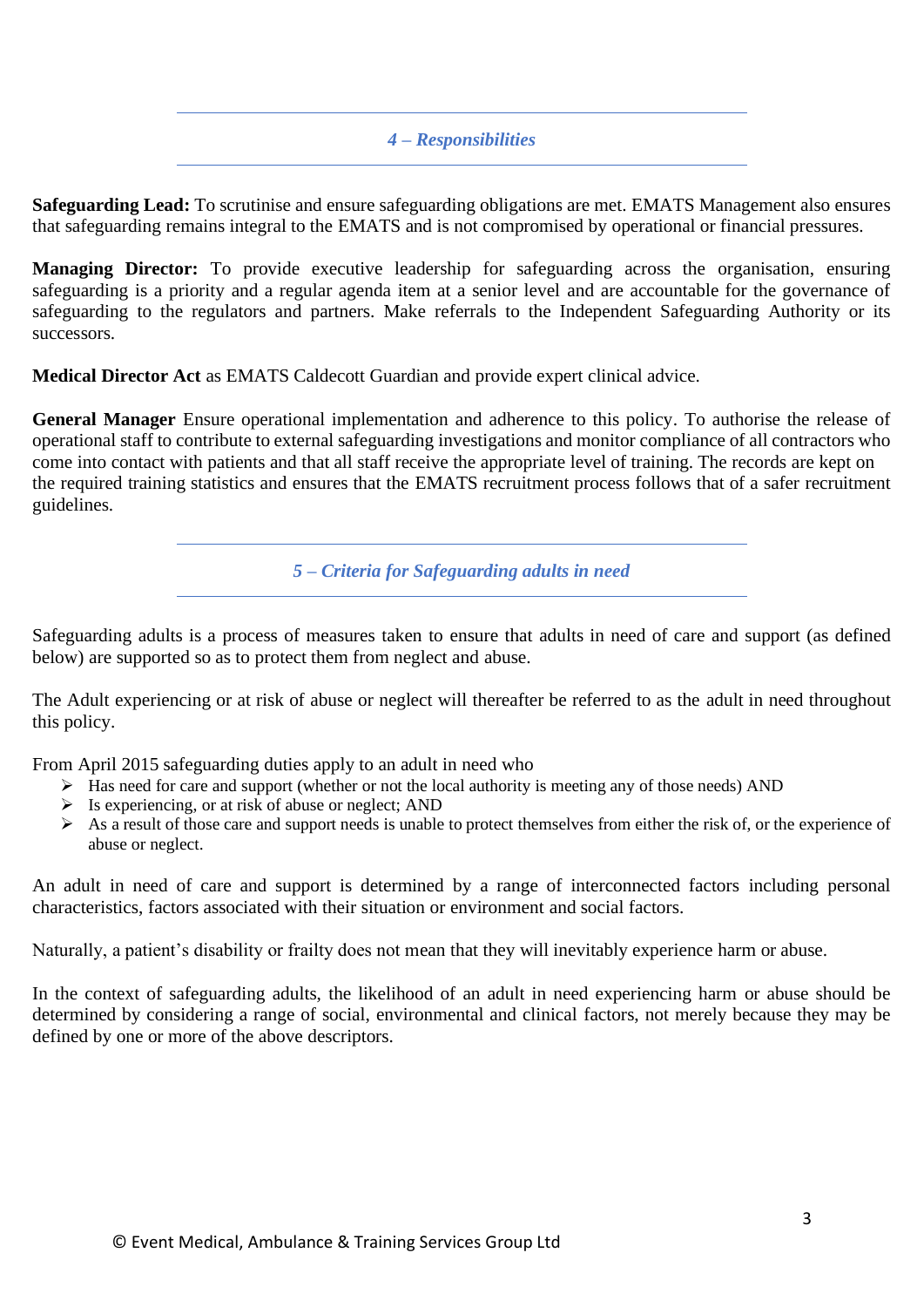# *6 – Key Principles*

The Department of Health has agreed safeguarding principles, set out below, to ensure consistent standards in delivering safeguarding. The principles are seen as the foundation for achieving good outcomes for patients and should be used by health care providers to build robust safeguarding processes. The principles are:

- 1. Empowerment Presumption of person led decisions and consent
- 2. Protection Support and representation for those in greatest need
- 3. Prevention of neglect, harm and abuse is a primary objective
- 4. Proportionality and least intrusive response appropriate to the risk presented
- 5. Partnerships Local solutions through service working with their communities
- 6. Accountability and transparency in delivering safeguarding

*7 – The aims of adult safeguarding*

The aims of safeguarding under the Care Act are both reactive and proactive as follows;

- ➢ To prevent harm and reduce the risk of abuse or neglect to adults with care and support needs
- $\triangleright$  Stop abuse and neglect wherever possible
- $\triangleright$  To safeguard adults in a way that supports them in making choices and having control about how they want to live.
- ➢ To promote an approach that concentrates on improving life for the adults concerned.
- ➢ To raise public awareness so that communities as a whole, alongside professionals, play their part in preventing, identifying and responding to abuse and neglect.
- ➢ To provide information and support in accessible ways to help people understand the different types of abuse, how to stay safe and what to do to raise a concern about the safety or well-being of an adult and address what has caused the abuse or neglect.

*8 – What is abuse and neglect?*

There are different types and patterns of abuse and neglect and different circumstances in which they may take place. The Care Act 2014 identifies the following as an illustrative guide and is not intended to be exhaustive list as to the sort of behaviour which could give rise to a safeguarding concern.

The criteria for safeguarding adults in need will need to be met before the issue is considered as a safeguarding concern.

- $\triangleright$  Physical abuse- including assault, hitting, slapping, pushing, misuse of medication, restraint or inappropriate physical sanctions.
- ➢ Domestic violence- including psychological, physical, sexual, financial, emotional abuse; so called "honour" based Violence.
- $\triangleright$  Sexual abuse- including rape, indecent exposure, sexual harassment, inappropriate looking or touching, sexual teasing or innuendo, sexual photography, subjection to pornography or witnessing sexual acts, indecent exposure and sexual assault or sexual acts to which the adult has not consented or was pressured into consenting.
- ➢ Psychological or Emotional abuse- including emotional abuse, threats of harm or abandonment, deprivation of contact, humiliation, blaming, controlling, intimidation, coercion, harassment, verbal abuse, cyber bullying, isolation or unreasonable and unjustified withdrawal of services or supportive networks.
- ➢ Financial or material abuse- including theft, fraud, internet scamming, coercion in relating to an adult's financial affairs or arrangements, including in connection with wills, property, inheritance or financial transactions, or the misuse or misappropriation of property, possessions or benefits.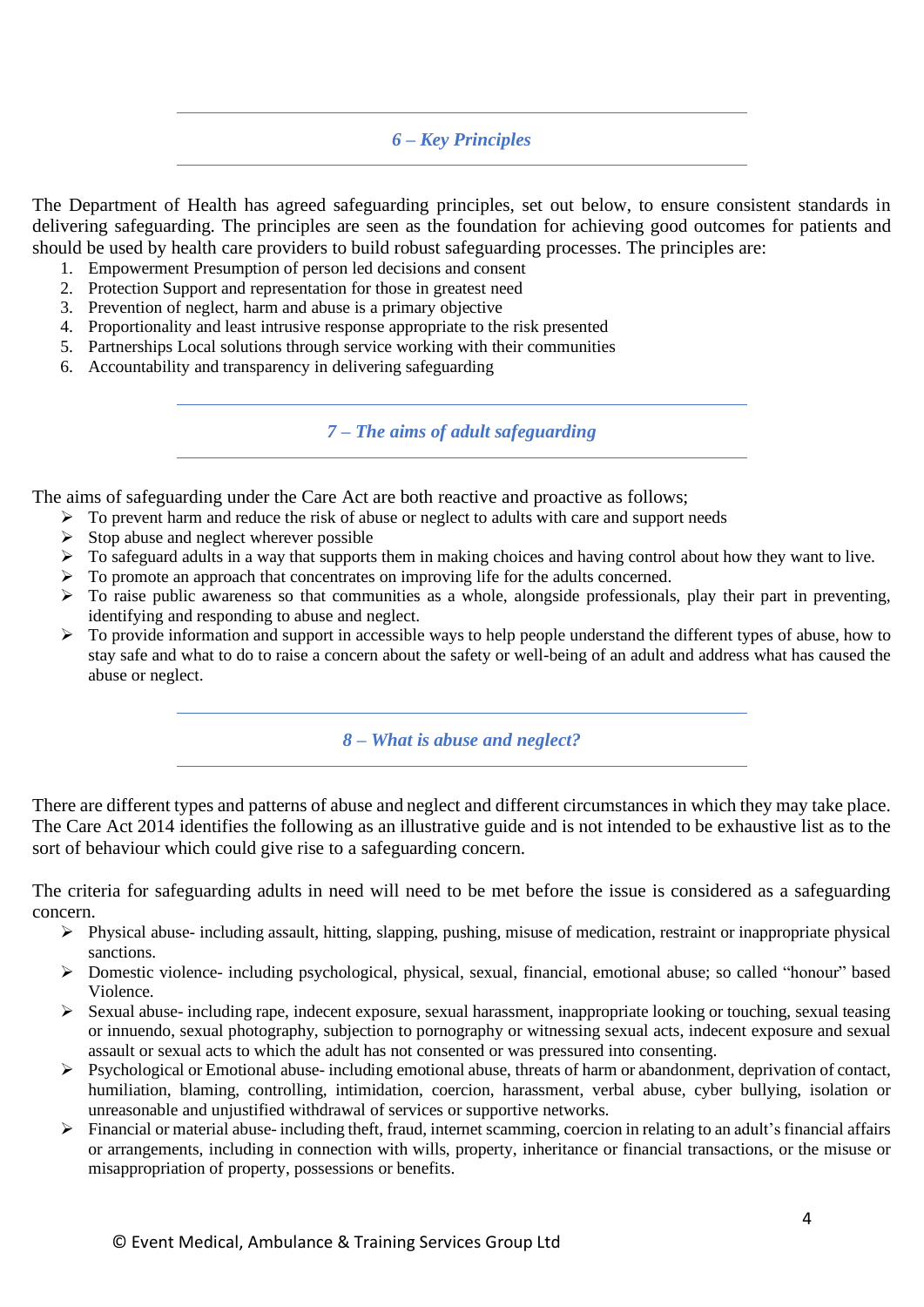- ➢ Modern slavery- encompasses slavery, human trafficking, forced labour and domesticservitude. Traffickers and slave masters use whatever they have at their disposal to coerce, deceive and force individuals into a life of abuse, servitude and inhumane treatment.
- ➢ Discriminatory abuse- including forms of harassment, slurs or similar treatment; because of race, gender and gender identity, age, disability, sexual orientation or religion.
- ➢ Organisational abuse- including neglect and poor care practice within an institution or specific care setting such as a hospital or care home, for example, or in relation to care provided in one's own home. This may range from one of incidents to on-going illtreatment. It can be through neglect or poor professional practice as a result of the structure, policies, processes and practices within an organisation.
- ➢ Neglect and acts of omission- including ignoring medical, emotional or physical care needs, failure to provide access to appropriate health, care and support or educational services, the withholding of the necessities of life, such as medication, adequate nutrition and heating.
- ➢ Self-neglect & Hoarding- this covers a wide range of behaviour neglecting to care for one's personal hygiene, health or surroundings and includes behaviour such as hoarding.
- ➢ Radicalisation and Prevent Incidents of abuse maybe one off or multiple and affect one person or more.

*9 – Domestic abuse*

From 2013 "any incident or pattern of incidents of controlling, coercive or threatening behaviour, violence or abuse between those aged 16 or over who are or have been intimate partners or family members regardless of gender or sexuality"

- $\triangleright$  Includes psychological, physical, sexual, financial, emotional abuse or so called Honour based violence, female genital mutilation, forced marriage.
- $\triangleright$  Age range for domestic abuse extended down to include 16 year olds.

Children who reside in a household where domestic abuse occurs are affected either directly or indirectly. It is imperative that all staff make a safeguarding children referral via phone in all circumstances where a child(ren) is present when the abuse took place; or where the child(ren) may reside at the property but is/are absent at the time of the incident.

Domestic abuse where there are no children in the family are assessed on an individual basis regarding raising a safeguarding concern and / or police referral if the abuse suspected is a crime.

Domestic Violence Definition:

'Any incident or pattern of incidents of controlling, coercive or threatening behaviour, violence or abuse between those aged 16 or over who are or have been intimate partners or family members regardless of gender or sexuality. This can encompass, but is not limited to, the following types of abuse; Psychological, physical, sexual, financial and emotional. Ref:

Home Office (2012a)

'Controlling behaviour is: a range of acts designed to make a person subordinate and/or dependent by isolating them from sources of support, exploiting their resources and capacities for personal gain, depriving them of the means needed for independence, resistance and escape and regulating their everyday behaviour.

Coercive behaviour is: an act or a pattern of acts of assault, threats, humiliation and intimidation or other abuse that is used to harm, punish, or frighten their victim.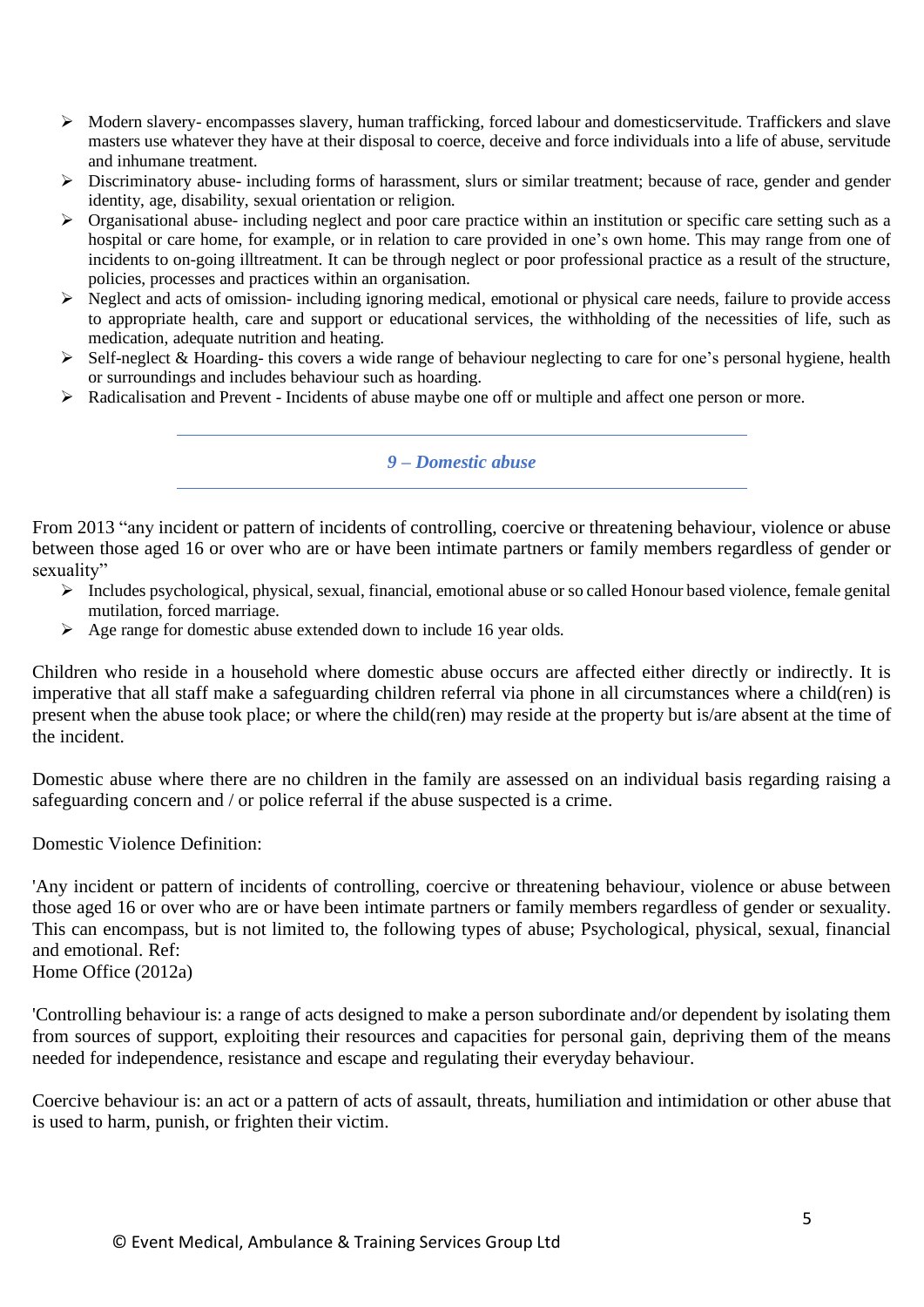### *10 – Mental Capacity and Consent*

EMATS is committed to ensuring patients are at the centre of the decisions made about their care and steps are taken to protect and empower patients under the Mental Capacity Act (2005).

The presumption is that adults have the mental capacity to make informed decisions about how they live their lives. The presumption that an adult has made an unwise decision, which may put them at risk, does not mean that the person lacks capacity. In the context of safeguarding adults, it is essential to consider whether the patient has capacity to give informed consent.

There will be situations when the adult at risk has the mental capacity to make informed decisions about their safety and decides that they do not want any intervention to take place. This must be respected unless:

- $\triangleright$  There is a public interest, i.e. not acting will put other adults or children at risk, or
- $\triangleright$  There is a duty of care to intervene, e.g. a crime has been committed.

If an adult at risk does not have the capacity to make informed decisions about their safety and they do not want any action to be taken, staff have a responsibility to act in the patient's best interest as described in the Mental Capacity Act Code of Practice. If necessary immediate action should be taken to manage the risk and a referral should be made accordingly using EMATS cause for concern form.

Mental Health In the context of safeguarding adults, crews should be mindful that patients who have mental health needs including dementia or a personality disorder are considered to be vulnerable adults. Issues should be considered under safeguarding practice and a referral made where appropriate.

*11 – Carers*

People receiving care and carers have the same rights to an assessment on the appearance of needs, regardless of what the Local Authority think is the level of their need and regardless of their financial resources. Section 20 of the Care Act provides a new legal entitlement to support for carers. If a Carer is ordinarily resident or present in the local authority's area and their needs meet the eligibility criteria, the Local Authority has a duty to meet the carers need for support. If a Carer is deemed to have eligible needs, the Local authority should prepare a "support plan". The support plan must help the carer decide how their needs should be met and which (if any) would be met by direct payment i.e. direct payments can be provided to carers.

### *12 – Child Protection*

Operational staff should be mindful of this when attending calls of this nature; they may be the first agency to become aware of the risk to the patient and can initiate the work with other agencies to safeguard the Child at risk. Cases of domestic abuse perpetrated against an child at risk may warrant immediate request for the police to attend.

Reference should be made to the Safeguarding Children Policy.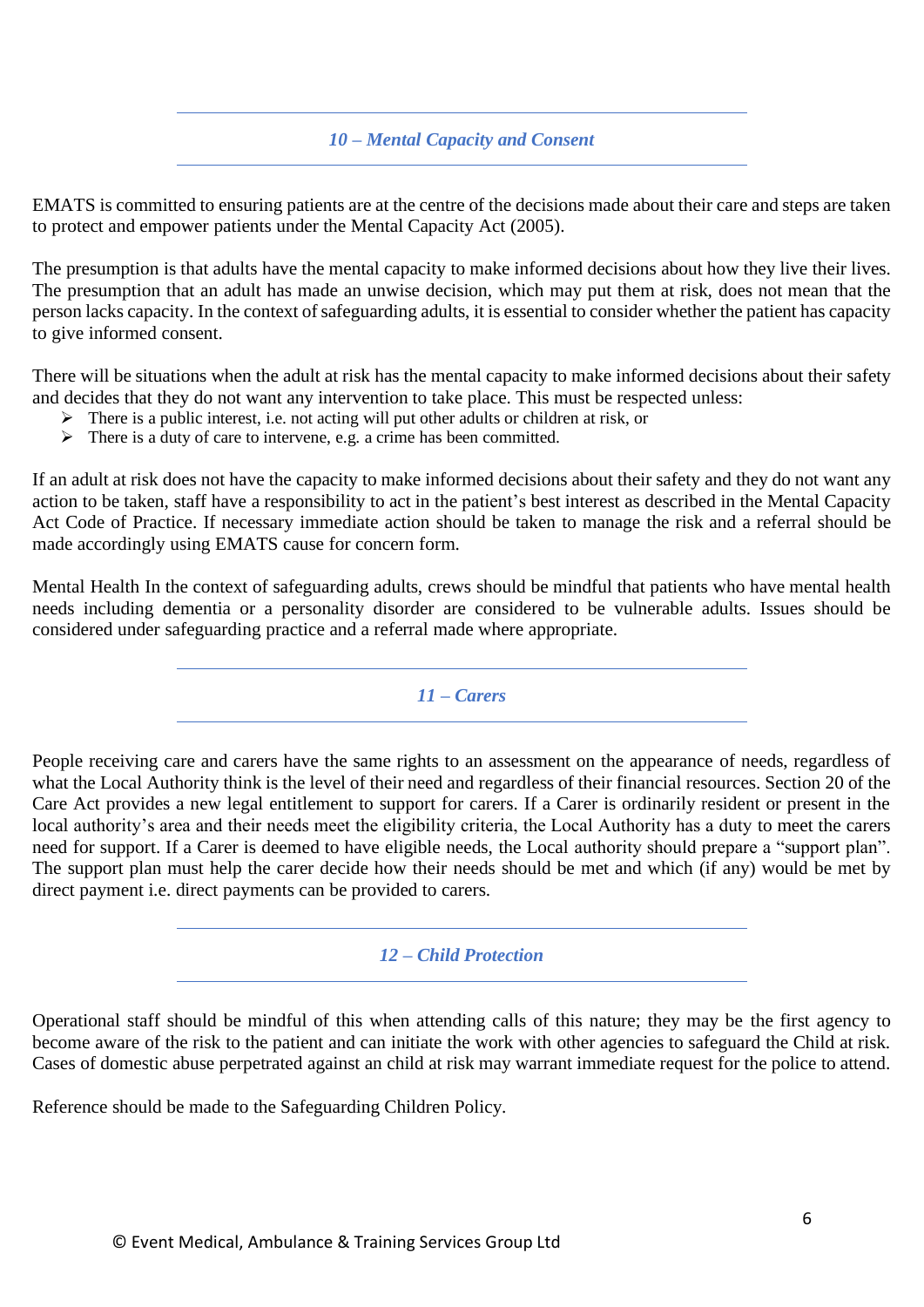# *13 – Information Sharing*

Robust information sharing is at the heart of safe and effective safeguarding practice. Information sharing is covered by legislation, principally the General Data Protection Act 2018 (GDPR) and the Data Protection Act 2018. The GDPR and Data Protection Act 2018 introduce new elements to the data protection regime, superseding the Data Protection Act 1998.

Practitioners must have due regard to the relevant data protection principles which allow them to share personal information. The GDPR and Data Protection Act 2018 place greater significance on Health care providers being transparent and accountable in relation to their use of data. All health care providers handling personal data need to have comprehensive and proportionate arrangements for collecting, storing and sharing information. The GDPR and Data Protection Act 2018 do not prevent, or limit, the sharing of information for the purpose of keeping children, young people and adults safe.

The Data Protection Act 2018 and Care Act 2014 enable information to be shared to safeguard adults in need. Failing to do so may result in abuse going undetected or prolonging the suffering of patients.

Early sharing of information is the key to providing an effective response where there are emerging concerns. EMATS staff should raise a safeguarding concern with the Duty manager or Trust control room during the job cycle of the call or immediately after spotting the concern during call taking to ensure prompt action can be taken by social services when required. Information sharing between statutory organisations is fundamental to safeguarding adults at risk. Confidentiality should not be confused with secrecy that is the need to protect the organisation over the need to protect the patient.

EMATS should obtain the adult's consent to share information and should explain what the information will be used for, wherever possible.

The following principles should be followed:

The information should be necessary for the purpose for which it is being shared

- $\triangleright$  Shared only with those who need it
- $\triangleright$  Be accurate and up to date
- $\triangleright$  Be timely
- ➢ Shared securely

Sharing information without consent: If the risk presented by the perpetrator is high, consideration can be given to sharing information without the consent of the adult in need. This is supported by Data Protection Act 1998 (schedules 2 and 3), the Crime and Disorder Act 1998 and the Human Rights Act 1998 and the Care Act 2014.

EMATS has governance arrangements in place which sets out the principles for sharing information between each other, with other professionals and the Safeguarding Adults Boards.

No one in EMATS should assume that someone else will pass on information which they think may be critical to the safety and wellbeing of the adult. If you have concerns about the adult and believe they are suffering or likely to suffer abuse or neglect then you should share the information with the Local Authority and/or the Police if you believe or suspect that a crime has been committed.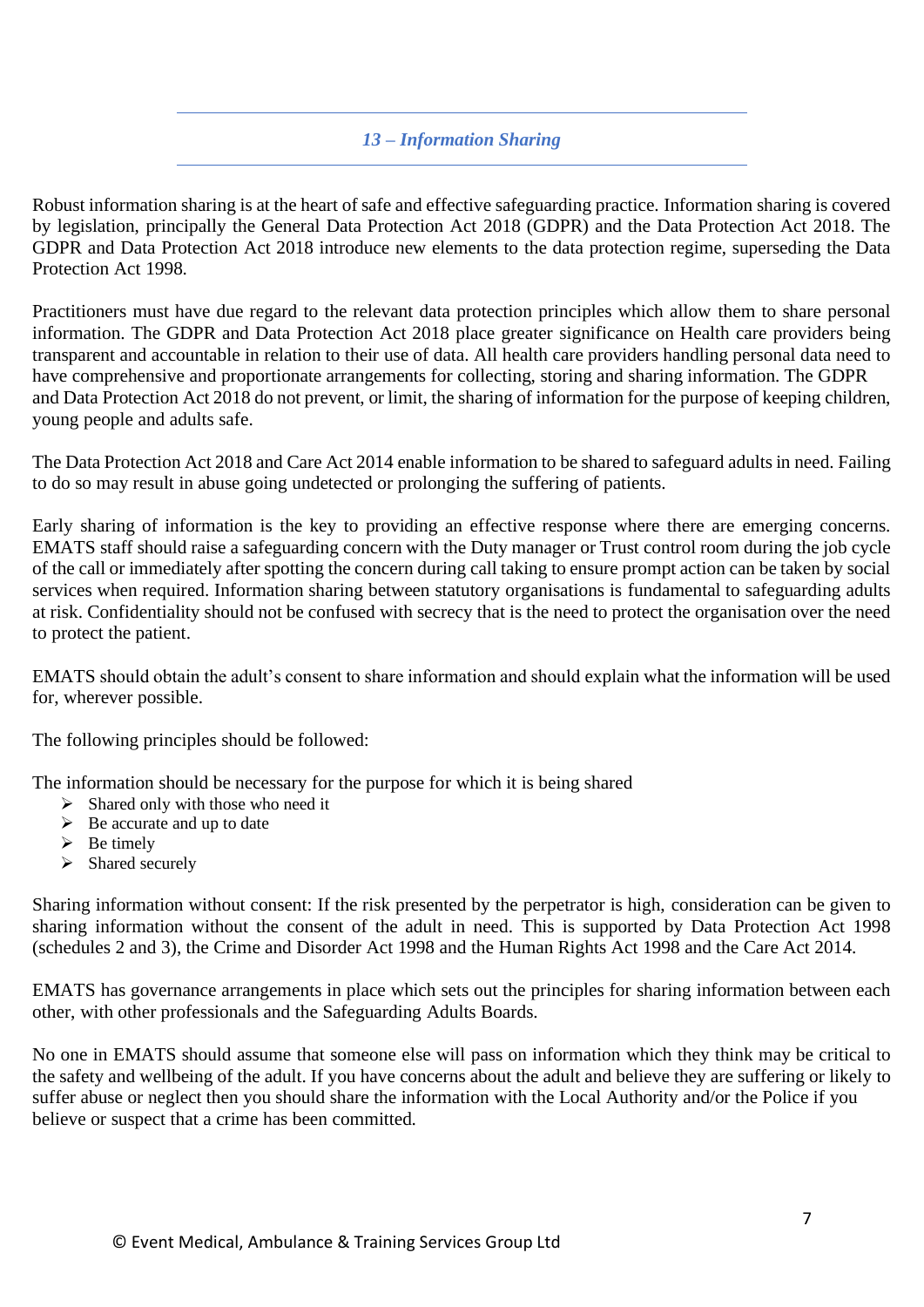If your concern is that an adult has welfare needs and there is no abuse or neglect consent must be obtained from the adult or carer to raise your concern. If this is not provided, then you should respect their wishes and advise them to contact social services or other agency directly for support.

Other agencies:

If an adult or child has been neglected or abused, you need to consider whether a crime has potentially been committed. If so, Police should be called immediately to protect evidence and undertake the necessary investigations. The police should not just be requested for obvious crimes but also the more subtle neglect cases, for example when there has been severe neglect to provide care.

If you attend a patient's property and they are hoarding, you need to consider whether they are a vulnerable adult and if there is risk to anyone else. If they are vulnerable and give consent, then they can be referred via EMATS to the Local Fire Brigade where they will do Fire Safety checks and provide additional support. This should only be undertaken following discussion with the adult in need and having obtained their consent.

If a person is a victim of Domestic Abuse, they can be given details of Women's Aid to contact when is safe to do so. If the victim wants us to contact them on their behalf, we must ensure we gain consent, a contact number and a safe time to be called back.

Prevent – Is about safeguarding people and communities from the threat of terrorism. It aims to stop people becoming terrorists or supporting terrorism.

Prevent covers all forms of terrorism and extremism and some aspects of non-violent extremism. The Home Office works with local authorities, a wide range of government departments, and community organisations to deliver the Prevent strategy. The police also play a significant role in Prevent, in much the same way as they do when taking a preventative approach to other crimes.

*14 – Freedom to speak up; raising concerns (Whistle-blowing) policy*

Employees who have concerns about a colleague's conduct in their personal life or their professional practice, in the context of safeguarding, should report this under the Freedom to speak up Policy.

Employees are entitled to protection under the Freedom to speak up Policy and the Public Interest Disclosure Act 1998.

*15 – Commissioned Services*

EMATS requires that all commissioned service providers produce their own guidelines that reflect EMATS position on safeguarding adults. The guidelines should set out staff responsibilities, reporting concerns and recruitment processes with regard to the requirements set out in the Vulnerable Groups Act 2006. In addition, EMATS require the providers of commissioned services to report any safeguarding concerns through EMATS reporting processes. EMATS will also request evidence to ensure safer recruitment processes are in place and adhered to. EMATS will also undertake periodic audits of recruitment, policies and training records in commissioned services. This will include DBS checks.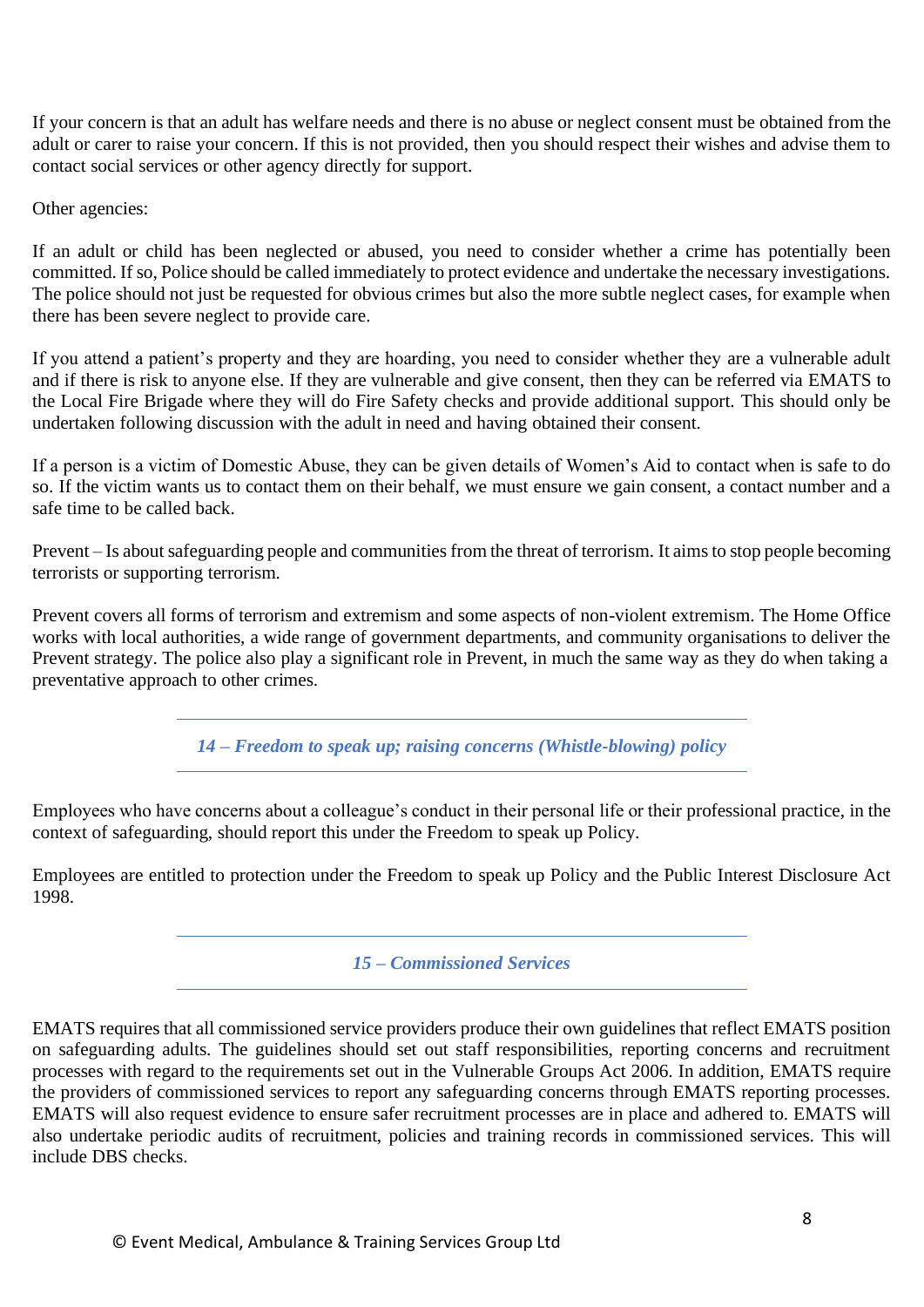### *16 – Allegations made against employees*

EMATS will take all necessary measures to ensure that it recruits staff who uphold the principles of the Children Act 2004 and Care Act 2014. However, it is acknowledged that some staff may conduct themselves in a manner that is at odds with EMATS and legislation, in this instance EMATS will treat all allegations against staff seriously.

When an allegation is made about a member of staff EMATS should follow the Allegations Against Staff policy and investigate it under the Disciplinary Procedure in conjunction with the Safeguarding Adults Policy.

The manager who has been alerted to the allegation against a member of staff has responsibility to ensure that the appropriate course of action is taken without delay, giving consideration to the following:

- $\triangleright$  Notify the Safeguarding lead,
- $\triangleright$  Where appropriate Safeguarding lead will advise on referring the case to the police if the suspected abuse is a crime.
- ➢ In line with EMATS disciplinary procedures, suspend staff suspected of abusing an adult or adults in need.
- $\triangleright$  Ensure that any staff or volunteer who has caused risk or harm is not in contact with patients and others who may be at risk, for example, whistle-blowers.
- ➢ Inform the member of staff as they have a right to know in broad terms what allegations or concerns have been made about them
- ➢ Consider raising the allegation as a Serious Incident.
- $\triangleright$  Maintain a high level of confidentiality

Support for staff involved in the safeguarding adults process.

EMATS recognises that an allegation of this nature can have a profound effect on the member of staff. As such, EMATS will provide support to staff whom allegations have been made against, in accordance with advice from the relevant social services department and the Local Police Service so as not to jeopardise the investigation. The member of staff will be treated with respect, honesty in all matters and confidentiality will be maintained on a need to know basis.

### *17 – Training & Supervision*

Current guidance means EMATS specify safeguarding children and adults in need training as mandatory. Training should take place at all levels of EMATS and be updated regularly to reflect best practice. EMATS will ensure that all staff receive training that is appropriate to their level of responsibility.

Level 1 – introduction or induction to safeguarding, covering how to recognize the signs of abuse, respond to a disclosure, report your concerns and record information.

Level 2 – covers Level 1 and goes into more detail about safeguarding procedures, scenario's and what happens to a referral. Designed for those who have day to day or frequent contact with children or vulnerable people.

Level 3 – staff who regularly investigate and or contribute to supporting adults at risk of abuse /or their families/carers. This includes through multi-agency safeguarding procedures and assessing, planning, intervening and evaluating the needs of an adult where there are safeguarding concerns.

Level 4 & 5 – Designated leads & specialists who have responsibility to co-ordinate the response of safeguarding concerns within their organization and support others doing so.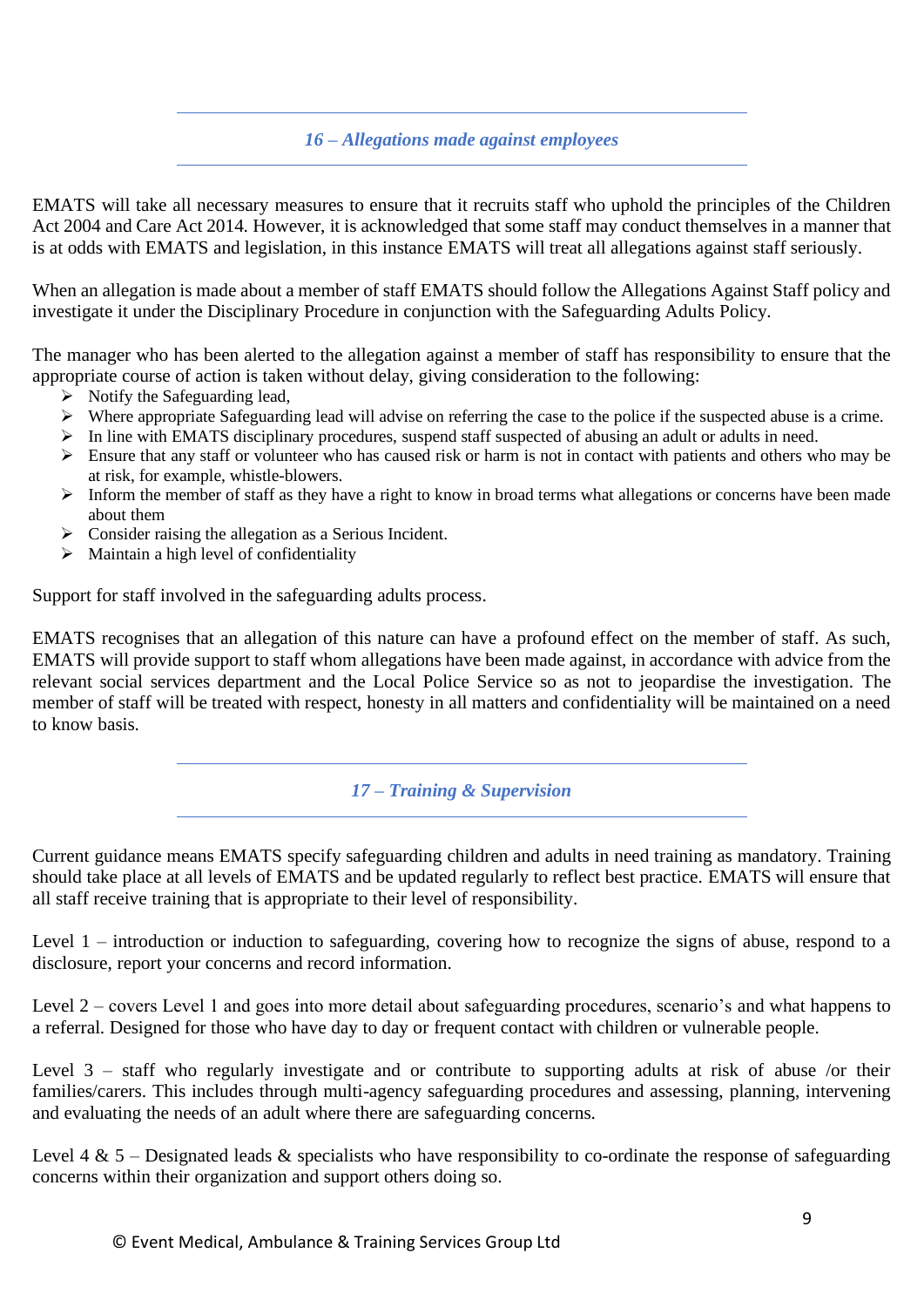EMATS will ensure that clinical staff receive appropriate support which allows them to reflect on a challenging or traumatic call as well as reflect on their practice. Regular face to face safeguarding supervision from skilled managers and reflective practice is essential to enable staff to work confidently and consistently with difficult and sensitive situations.

Training is a continuing responsibility and EMATS will provide a rolling programme of safeguarding training in line with best practice and guidance.

All safeguarding materials should be approved by the Safeguarding lead If as a result of an internal management review or serious incident etc, it is noted that further actions could or should have been undertaken by staff i.e. Missed Referral, staff will be provided with a Staff Safeguarding Action Plan to address the issues. The plan will outline the reasons for the action plan and what learning, or development needs to take place.

*18 – Monitoring and Governance*

Strong governance is fundamental to enable EMATS to comply with requirements set out by the Department of Health and CQC so as to challenge existing arrangements and ensure robust safeguarding procedures, which should reflect current best practice and encompass learning from any incidents EMATS may have been involved in.

All safeguarding reports will be reviewed by the Managing Director and the Medical Director as part of the quarterly company performance review.